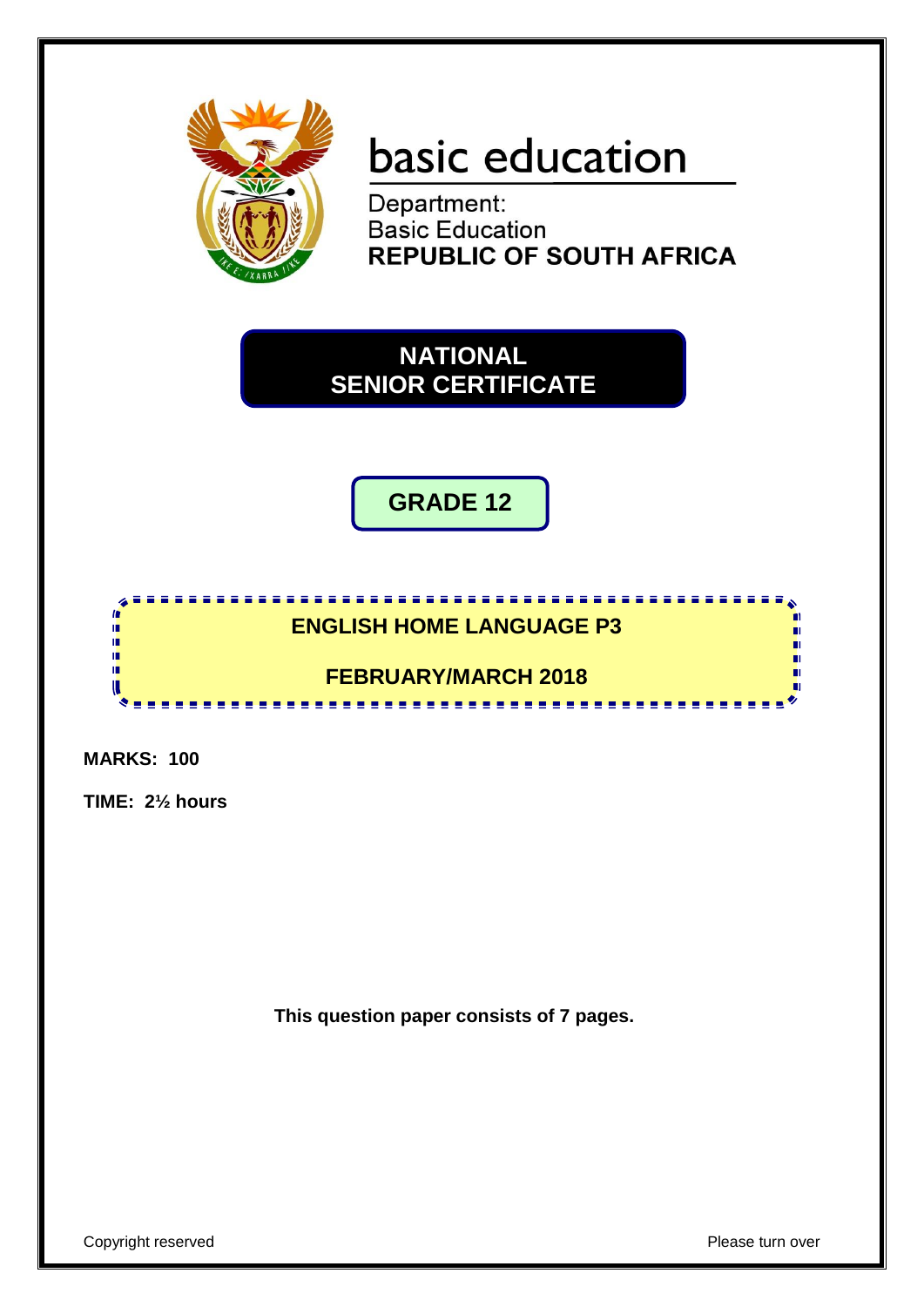**NSC** 

#### **INSTRUCTIONS AND INFORMATION**

1. This question paper consists of TWO sections:

SECTION A: Essay (50) SECTION B: Transactional Texts (2 x 25) (50)

- 2. Answer ONE question from SECTION A and TWO questions from SECTION B.
- 3. Write in the language in which you are being assessed.
- 4. Start EACH section on a NEW page.
- 5. You must plan (e.g. using a mind map/diagram/flow chart/key words), edit and proofread your work. The plan must appear BEFORE the answer.
- 6. All planning must be clearly indicated as such. It is advisable to draw a line through all planning.
- 7. You are strongly advised to spend your time as follows:

SECTION A: approximately 80 minutes SECTION B: approximately 70 (2 x 35) minutes

- 8. Number the answers correctly according to the numbering system used in this question paper.
- 9. The title/heading must NOT be included when doing a word count.
- 10. Write neatly and legibly.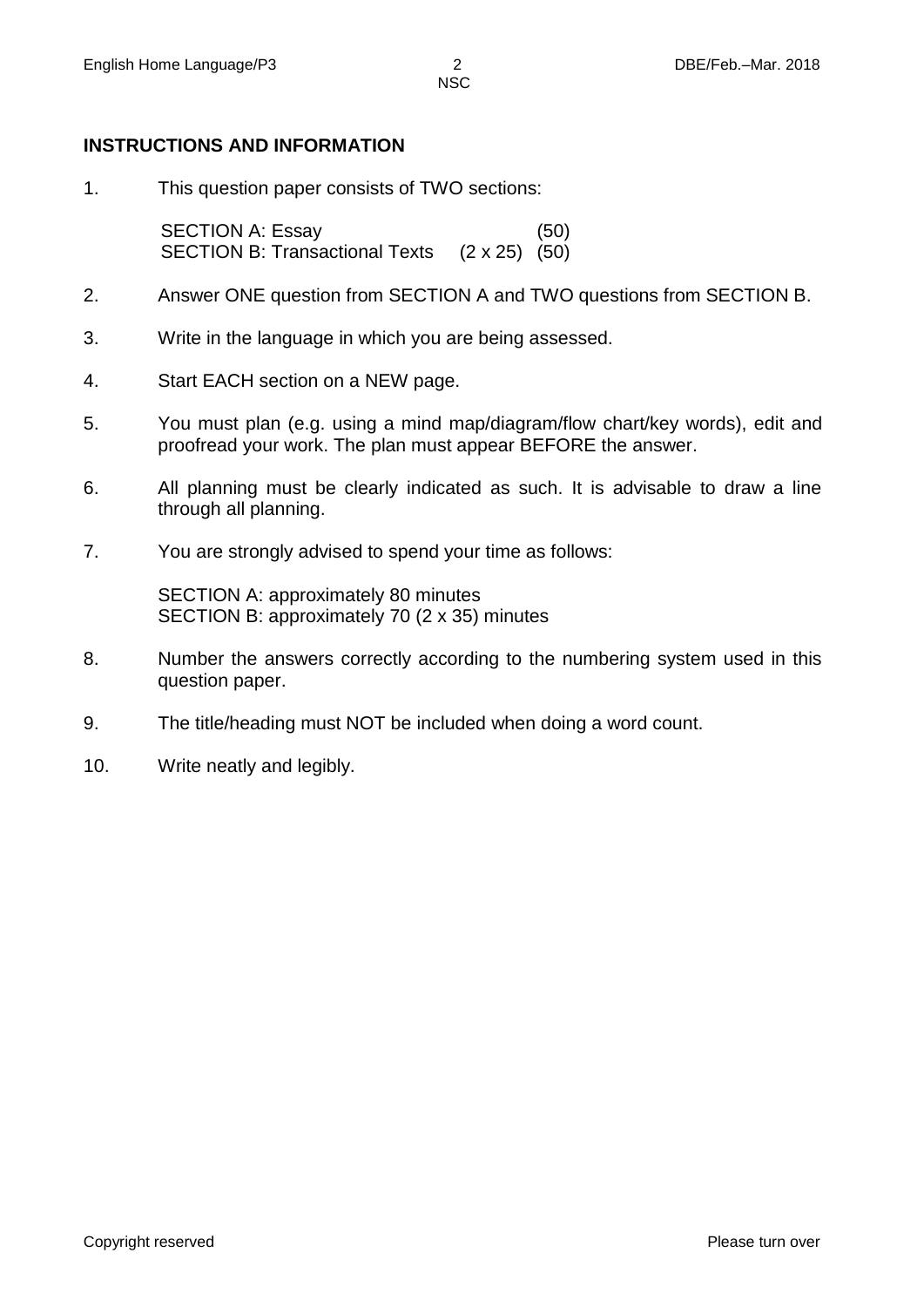NSC

#### **SECTION A: ESSAY**

#### **QUESTION 1**

Write an essay of 400–450 words (2–2½ pages) on ONE of the following topics. Write down the NUMBER and TITLE/HEADING of your essay.

| 1.1 | Remember that not getting what you want is sometimes a wonderful stroke<br>of luck.'       |                        |      |
|-----|--------------------------------------------------------------------------------------------|------------------------|------|
|     |                                                                                            | (The Dalai Lama)       | [50] |
| 1.2 | Peaceful protests – the only option                                                        |                        | [50] |
| 1.3 | The final hours                                                                            |                        | [50] |
| 1.4 | 'I have spread my dreams under your feet;<br>Tread softly because you tread on my dreams." |                        |      |
|     |                                                                                            | (William Butler Yeats) | [50] |
| 1.5 | They learned about the brutality and the beauty of life.                                   |                        | [50] |

1.6 The pictures reproduced below may evoke a reaction or feeling in you or stir your imagination.

> Select ONE picture and write an essay in response. Write the question number (1.6.1, 1.6.2 or 1.6.3) of your choice and give your essay a title.

- **NOTE:** There must be a clear link between your essay and the picture you have chosen.
- 1.6.1



[Source: [www.steppingstonetalent.com\]](http://www.steppingstonetalent.com/) **[50]**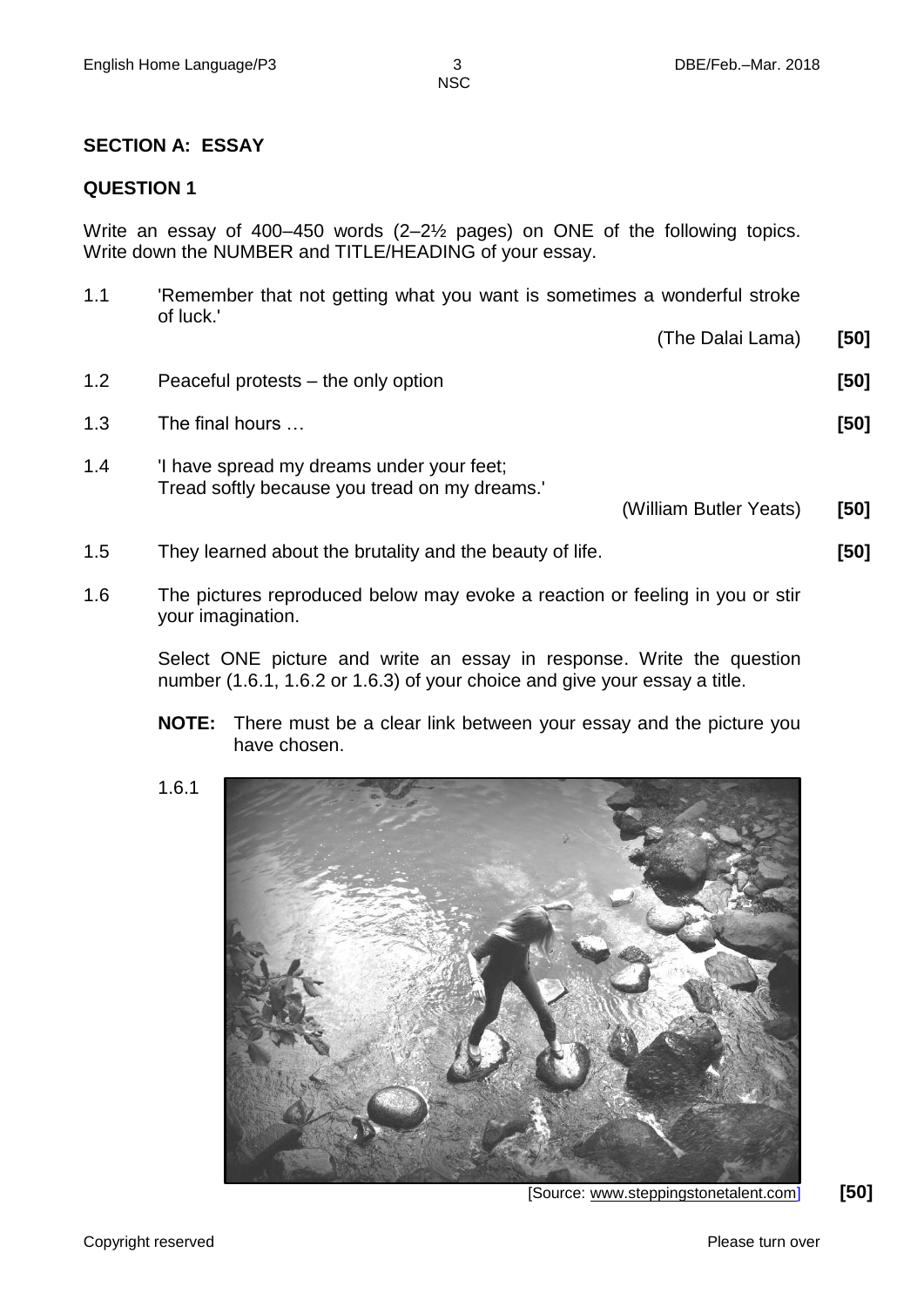1.6.2



[Source: www.shutterstock.com] **[50]**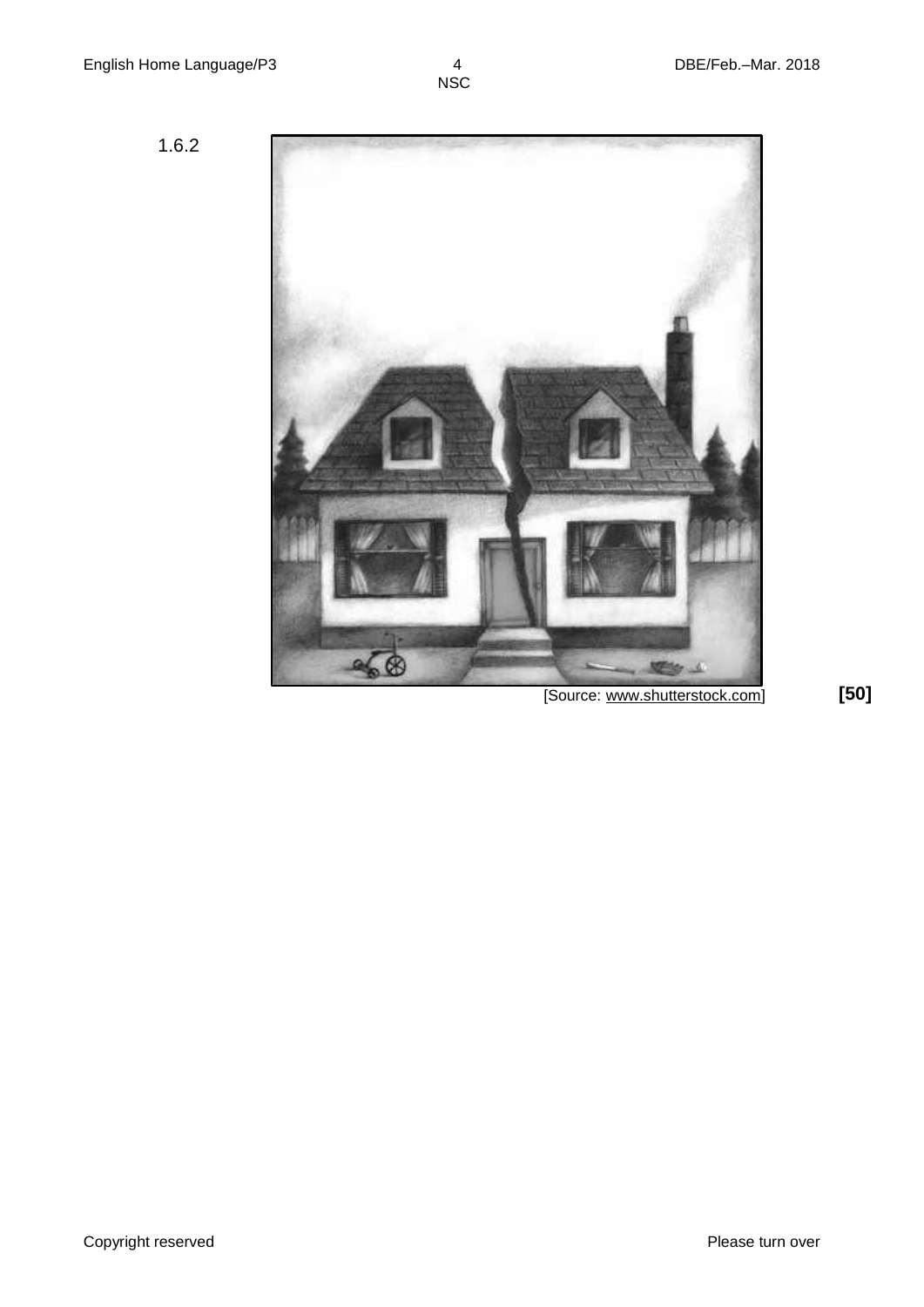5<br>NSC





**TOTAL SECTION A: 50**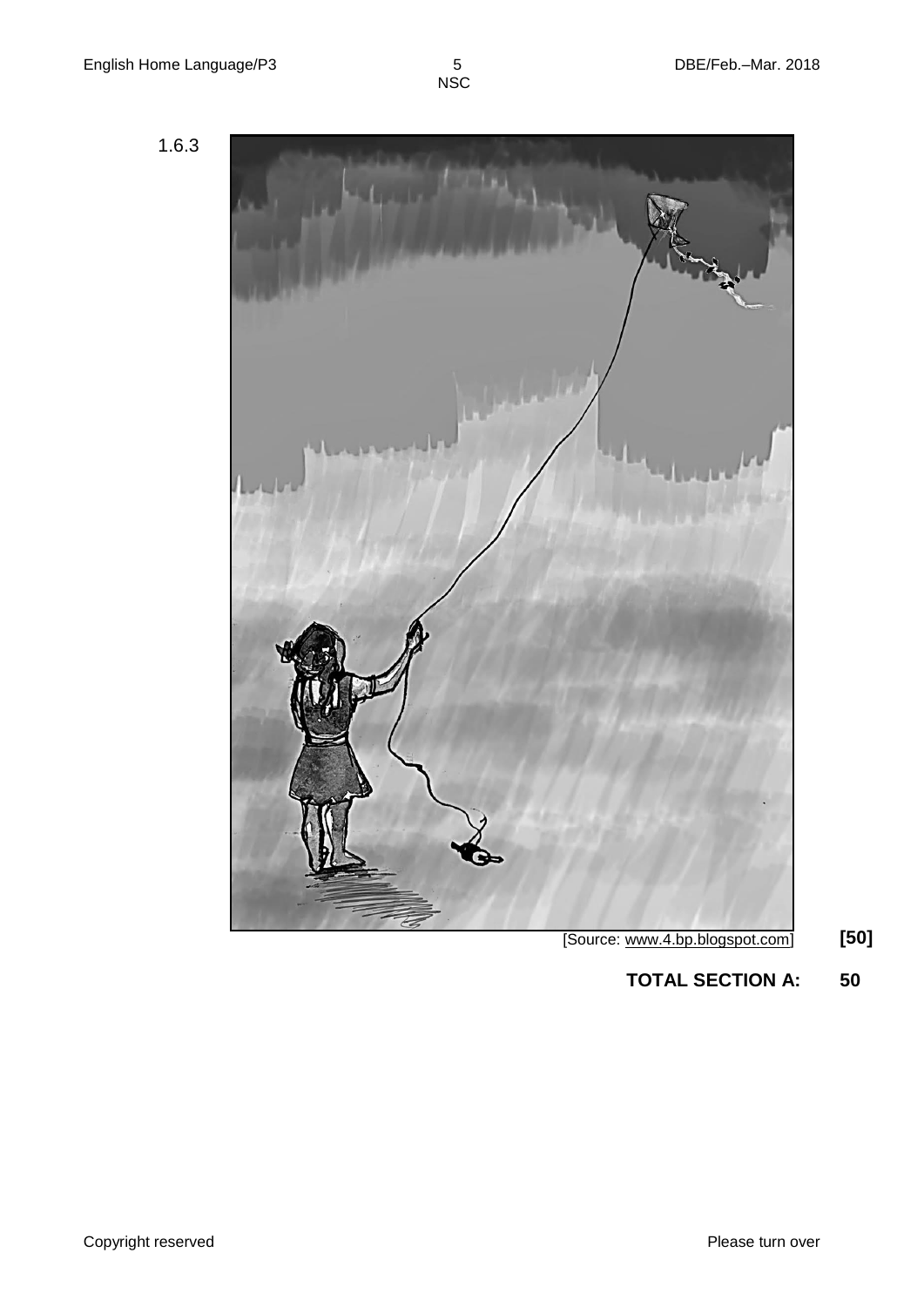**NSC** 

## **SECTION B: TRANSACTIONAL TEXTS**

### **QUESTION 2**

- Respond to TWO of the following topics.
- The body of each of your answers should be 180–200 words (20–25 lines) in length.
- Pay careful attention to the following:
	- Audience, register, tone and style
	- Choice of words and language structure
	- Format
- Write down the NUMBER and the TITLE/HEADING of the text you have chosen, e.g. 2.1 Formal Letter.

#### 2.1 **FORMAL LETTER**

You would like to raise funds for a charity that is close to your heart.

Write a letter to the owner of a prominent local business to request support for your venture. **[25]**

#### 2.2 **DIALOGUE**

Your reputation has been compromised after your involvement in a controversial issue. You have been summoned by a senior person to account for your actions and/or words.

Write the dialogue that transpires. **[25]**

#### 2.3 **INFORMAL LETTER**



[Source: www.wisegeek.com]

You have received a text message that has provoked/pleased you. You feel that responding to the message via your cellphone would be inadequate.

Write a letter expressing your feelings to the person from whom you have received the message. **[25]**